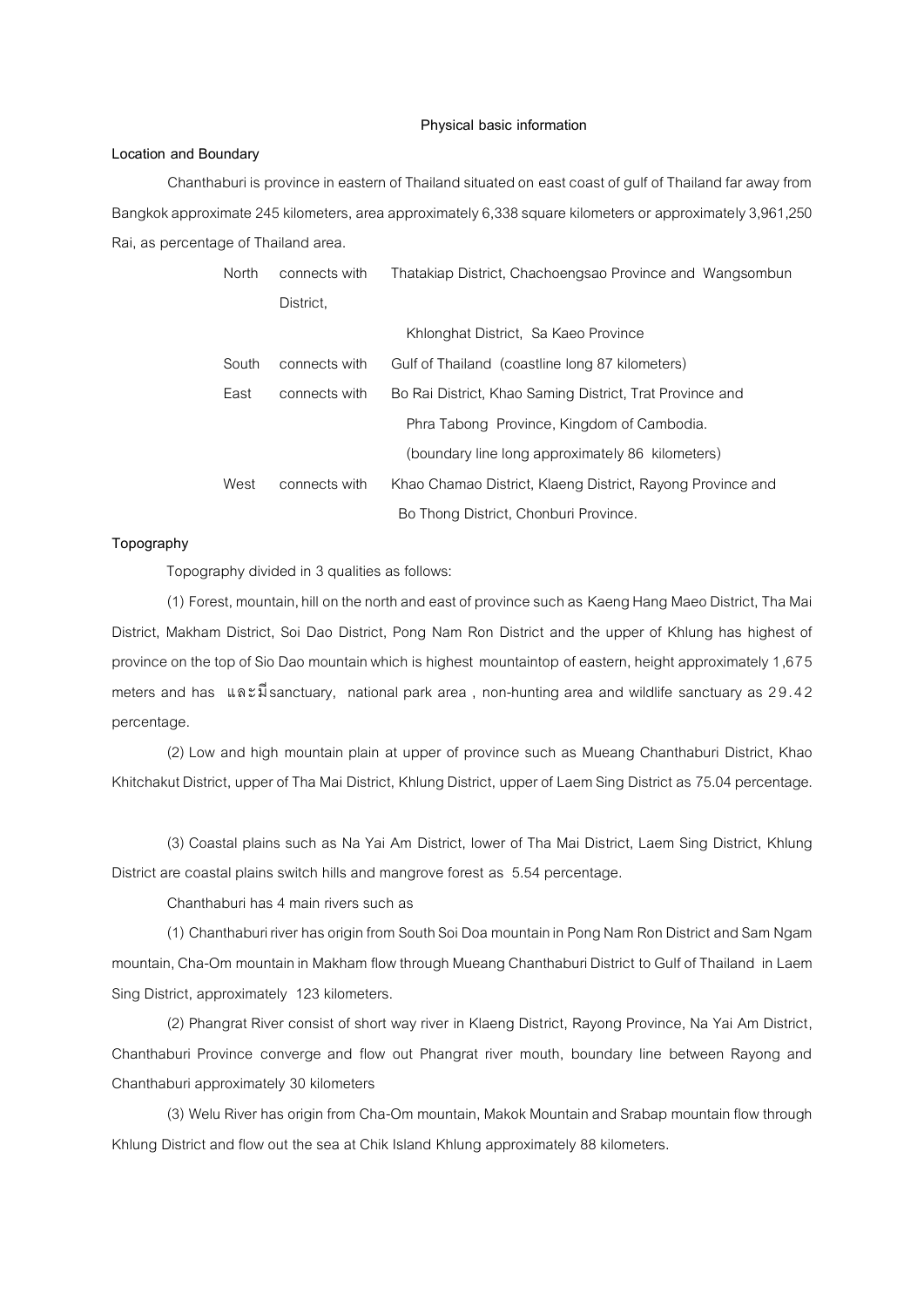(4) Wangtanot River consist of 2 river such as Tanot river and Praket river flow out sea at Pak Nam Khaem Nu Village, Tha Mai District, approximately 6 kilometers.



**Figure 1: Show Boundary and Topography of Chanthaburi Province**

Credit : Chanthaburi Office of Public Works and Town & Country Planning Office

#### **Climate**

The climate of Chanthaburi Porvince is Tropical Monsoon Climate (Tropical Monsoon Climate) as the result of influenced by northeast monsoon and southwest monsoon, average temperature along a year 27.4 degree Celsius, maximum degree average 32.2 degree Celsius, the maximum degree that was measured 38.8 degree Celsius on 9 April, 1999, minimum degree average 23.8 degree Celsius, the minimum degree that was measured 8.9 degree Celsius on 16 December, 1954 include 3 season

**Cold Season** begin in October to mid-February which the period that northeast monsoon flow cover Thailand and flow cold air mass from China cover Thailand. But Chabthaburi situated at low latitude and connects with coast was influenced by sea breeze cause the climate is not cold too much.

**Hot Season** begin in mid-February to mid-May, when change to hot season, shall hot but was flown by sea breeze cause the climate is not hot too much.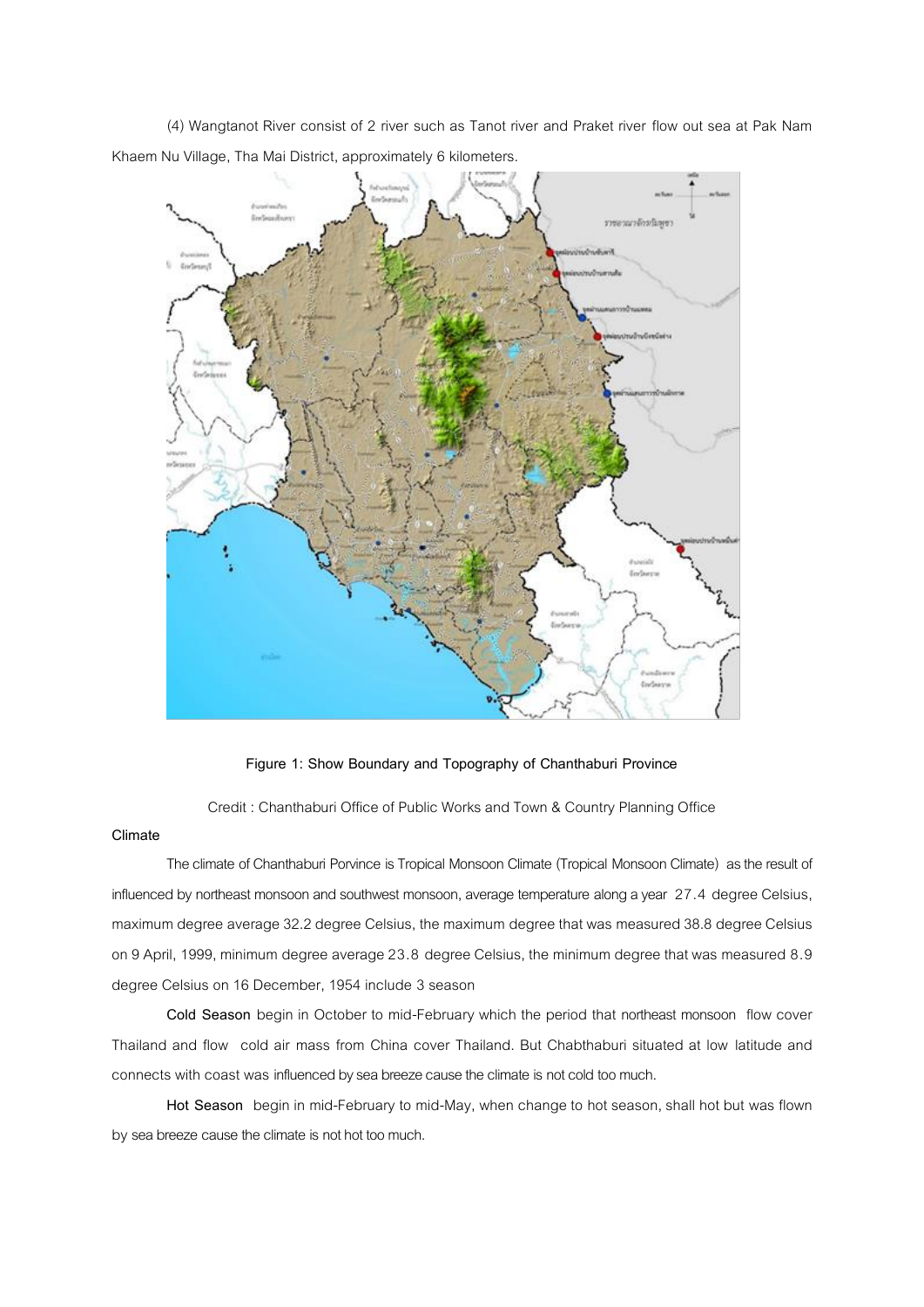**ฤดูฝน** begin in mid-May to mid-October as the period that southwest monsoon flow cover Thailand, flow humidity from Andaman Sea flow through Gulf of Thailand to eastern cause climate is humid and rainy.

Chanthaburi is a province that rainy too much of Thailand as the result of topography is high mountain range, front of mountain range shall usually occur orographic rain, as state may occur acute flash flood that shall flood at vicinage or city area and situated near sea shall influenced by southwest monsoon fully cause rainy all Mueang Chanthaburi District, Tha Mai District, Laem Sing District and Khlung District which are leeward coast.

tropical cyclone that move into Chathaburi almost shall be Tropical depression has origin from South China Sea and western of North Pacific Ocean flow through Vietnam, Laosand Cambodia into Thailand cause strong wind, heavy rainy and flood in some area.

#### **Community information**

## **Administrative district and population**

Chanthaburi divided administrative district in 10 districts, 76 Sub Districts, 731 Villages, 33 communities local administrative organization amount 8 2 organizations including 1 Provincial Administrative Organization, 5 Town Municipality,42 Subdistrict Municipality and 34 Subdistrict Administrative Organization, there are population 534,459 person as male 261,887 person, female 272,572 person

| No.                       | <b>District</b>   | Area      | Arrive to | Sub-            | Village | PAO          | Town           | Subdistrict    | <b>SAO</b>     |
|---------------------------|-------------------|-----------|-----------|-----------------|---------|--------------|----------------|----------------|----------------|
|                           |                   | (sq km)   | Province  | <b>District</b> |         |              | Municipality   | Municipality   |                |
| $\mathbf{1}$              | Mueang            |           |           | 11              | 98      | $\mathbf{1}$ | $\mathfrak{S}$ | $\overline{7}$ | $\overline{4}$ |
|                           | Chanthaburi       | 253,093   |           |                 |         |              |                |                |                |
| $\overline{c}$            | Khlung            | 756,038   | 24        | 12              | 90      |              | $\mathbf{1}$   | $\,6\,$        | 5              |
| $\sqrt{3}$                | Tha Mai           | 612,800   | 12        | 14              | 124     |              | $\mathbf{1}$   | 5              | $\overline{7}$ |
| $\overline{4}$            | Pong Nam          | 926,970   | 42        | 5               | 47      |              | $\overline{a}$ | $\overline{4}$ | $\overline{c}$ |
|                           | Ron               |           |           |                 |         |              |                |                |                |
| 5                         | Makham            | 480,102   | 13        | $\,6\,$         | 95      |              |                | $\overline{7}$ |                |
| $\,6\,$                   | <b>Laem Sing</b>  | 190,814   | 32        | $\overline{7}$  | 65      |              |                | $\overline{2}$ | $\overline{4}$ |
| $\overline{7}$            | Soi Dao           | 733,821   | 72        | $\,$ 5 $\,$     | 70      |              |                | $\overline{c}$ | $\overline{4}$ |
| $\,8\,$                   | <b>Kaeng Hang</b> |           | 78        | 5               | 66      |              |                | $\overline{1}$ | $\overline{4}$ |
|                           | Maeo              | 1,254,125 |           |                 |         |              |                |                |                |
| $\hbox{9}$                | Na Yai Am         | 300,017   | 42        | $\,6$           | 67      |              |                | $\mathfrak{S}$ | $\overline{4}$ |
| 10                        | Khao              |           | 28        | $\,$ 5 $\,$     | 45      |              |                | $\,$ 5 $\,$    |                |
|                           | Khitchakut        | 830,220   |           |                 |         |              |                |                |                |
| <b>Total 10 Districts</b> |                   | 6,338,000 |           | 76              | 731     | $\mathbf{1}$ | 5              | 42             | 34             |

Credit : Chanthaburi Provincial Administration office, 2018